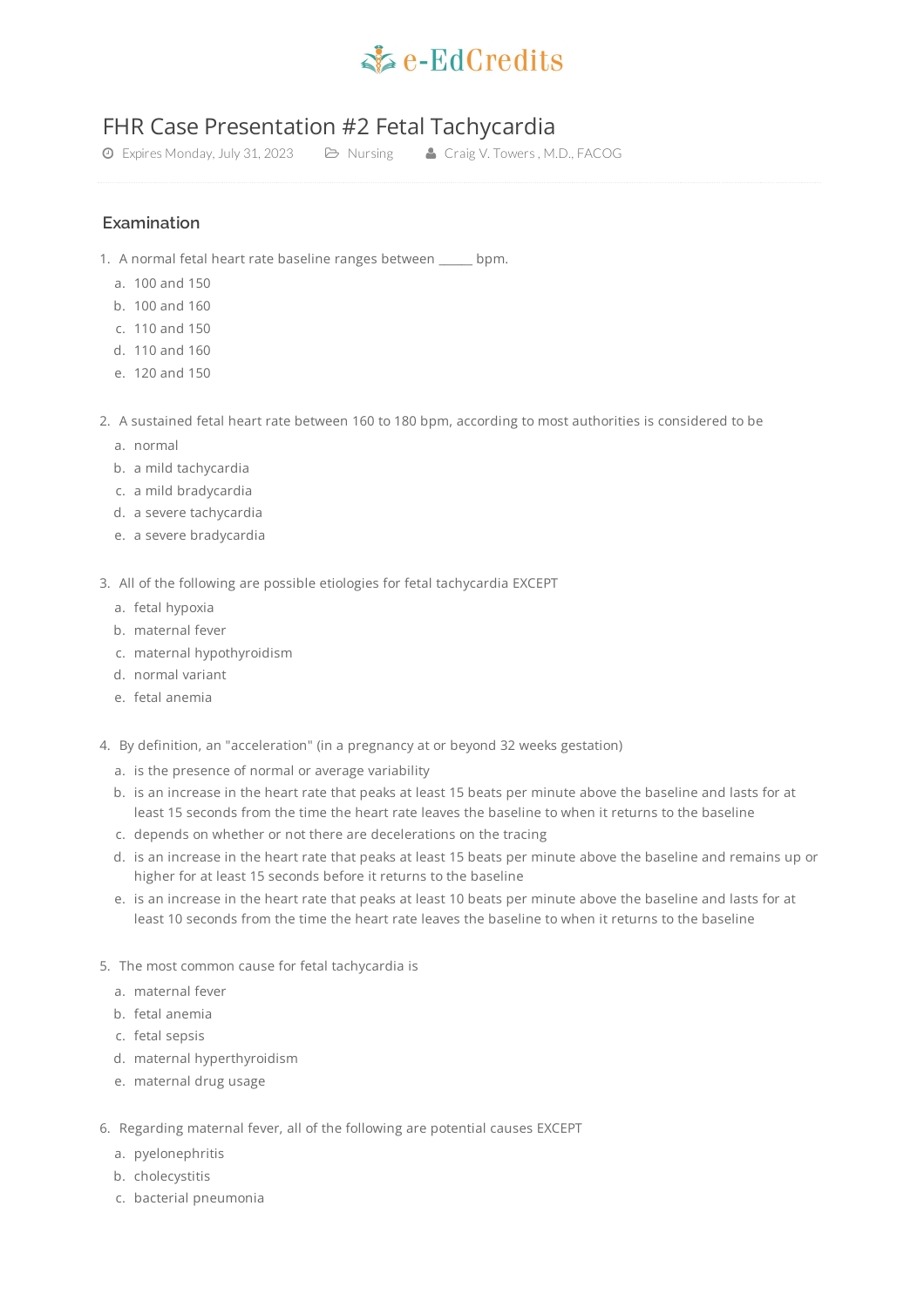- d. appendicitis
- e. cystitis
- 7. The most common cause for fever in a laboring patient is
	- a. pyelonephritis
	- b. viral infection
	- c. appendicitis
	- d. bacterial pneumonia
	- e. chorioamnionitis
- 8. The incidence of chorioamnionitis, based on two large series is
	- a. 1%
	- b. 3%
	- c. 7%
	- d. 10%
	- e. 13%
- 9. All of the following drugs have been associated with fetal tachycardia EXCEPT
	- a. meperidine
	- b. terbutaline
	- c. amphetamine
	- d. scopolamine
	- e. caffeine
- 10. When fetal tachycardia is caused by maternal hyperthyroidism, the actual etiology is believed to be related to \_\_\_\_\_\_\_ that crosses the placenta.
	- a. T-4
	- b. T-3
	- c. Free T-4
	- d. thyroid-stimulating antibody
	- e. thyroglobulin
- 11. A sustained fetal heart rate above 200 bpm is most likely due to
	- a. fetal sepsis
	- b. fetal anemia
	- c. fetal tachyarrhythmia
	- d. maternal hyperthyroidism
	- e. maternal drug usage
- 12. The most common fetal tachyarrhythmia is
	- a. atrial flutter
	- b. supraventricular tachycardia
	- c. ventricular tachycardia
	- d. atrial fibrillation
	- e. atrioventricular block
- 13. A fetal tachycardia caused by hypoxia should
	- a. have accelerations
	- b. have a wandering baseline
	- c. have absent variability
	- d. be preceded by repetitive decelerations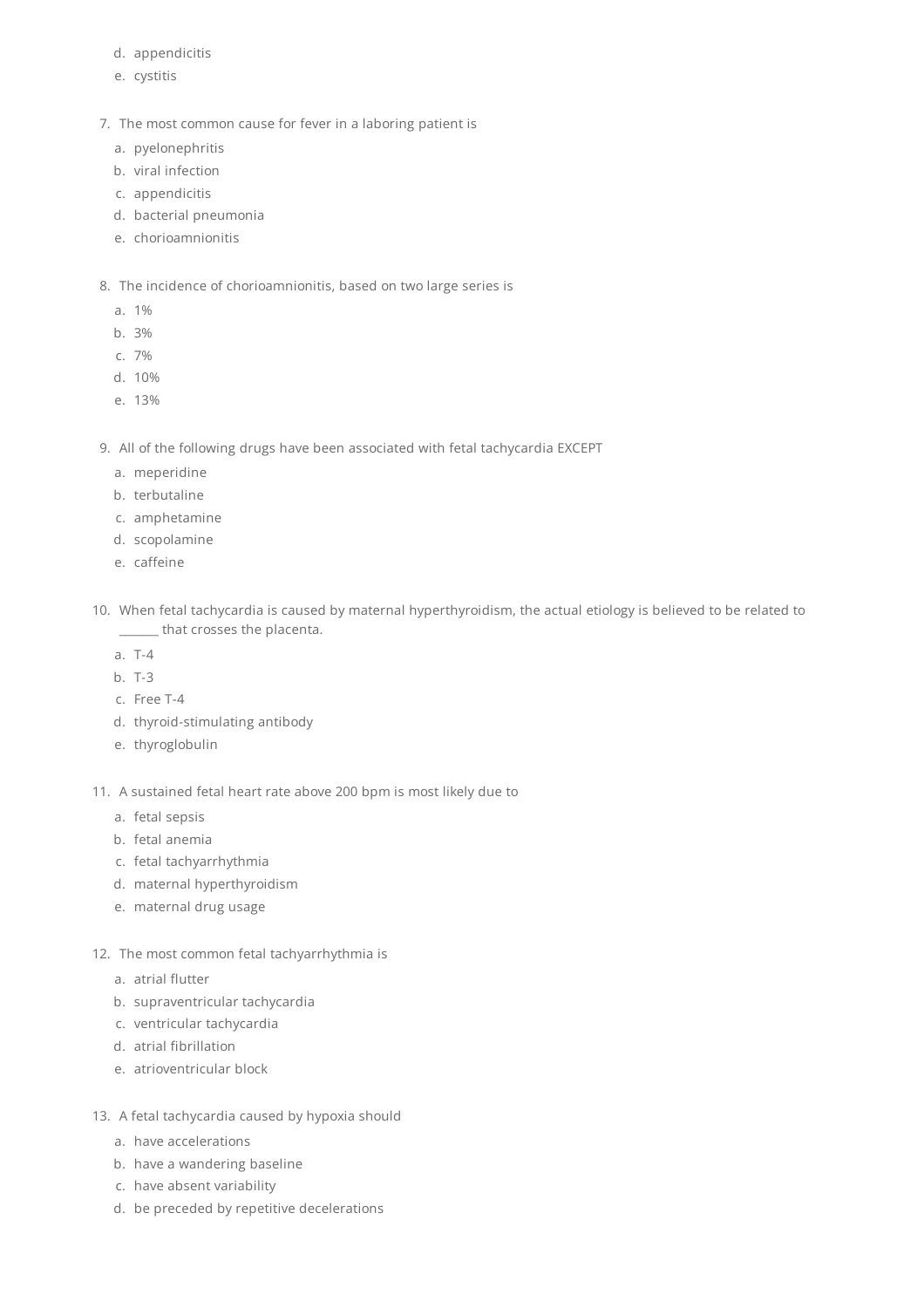## e. be seen when a mother is febrile

| di bon - Mart mat bottet a                                                             |                                                             | V3.69<br>$240 -$                                                                                           |                                                                                             | 240:                                                                      | 03:29                                            |
|----------------------------------------------------------------------------------------|-------------------------------------------------------------|------------------------------------------------------------------------------------------------------------|---------------------------------------------------------------------------------------------|---------------------------------------------------------------------------|--------------------------------------------------|
| $240 -$<br><b>HELP</b><br><b>STATISTICS</b>                                            | فاست                                                        | $-1.11$<br>$-100$<br><b>AMERICA</b><br>$-20.41$<br>$-1 - 1$                                                | <b>CONTRACTOR</b><br>1.171.1<br>1111111<br>als the<br>A-M                                   | des Gra<br>n bre<br>210-                                                  | 120911-0<br>                                     |
| 2103<br><b>CONTRACTOR</b><br>$-0.001$<br><b>HERE</b><br>$1 - 0 - 1$                    |                                                             | ۱o<br>$-200000$<br>$25 -$                                                                                  | .<br>16.40<br>---<br>22 E 2 2                                                               | 9.04011<br>4 1 8 8 8 1<br>1011-1123-11                                    | $1.16 - 1.1$<br>$-121$<br>nation.<br>iei Ben     |
| $180 -$<br>and and in the<br>$10^{10}$ m $^{-1}$<br>.<br><b>COM</b><br><b>Building</b> | and in<br>w<br>en via                                       | $180 -$<br>.<br>4150.                                                                                      | ∼                                                                                           | -120<br>$1 - 11 - 1$<br>150                                               | $-11$                                            |
| $150 -$<br>، سالگ<br>$-0.8 -$<br><b>STREET</b><br>$-120-$                              | $-1$<br>$-0.001$<br>a dia m<br><b>COLES</b><br><b>MARCH</b> | w<br>a da s<br><br>after at<br><br>. K<br>$-100 - 100$<br>120                                              | <b>VILLE</b>                                                                                |                                                                           |                                                  |
| $-111$<br>$-1.11$<br>$-0.05$<br>. . F<br>$-90-$                                        | <br><b>ALL AND AN</b>                                       | <br>$-1.4 - 1.$<br>44.95.13<br>1 1<br>$90 -$                                                               | .<br>$1.16 - 1.$<br>$x = -2x + 1$<br>$-1$<br>$-0.00$<br>a Forest La<br>$-46.00$<br>an alumn |                                                                           | <b>A P ROOM</b><br>$-48 - 14$<br>$-10^{16}$ at 1 |
| i e s<br><b>SPA</b><br><b>British</b><br>ro De                                         |                                                             | $-0.11$<br>2.3.1<br>$1 - 10 - 1$<br>$-100 - 100$<br>$-2.1$<br>in an<br>an Intelligence<br>in de ri<br>$-1$ | <b>The R</b><br>275.11<br><b>11566</b><br><br>$-1$                                          | 6Ο.                                                                       | <b>ALCOHOL</b><br>-- 1                           |
| <b>Contact Contact</b><br>ral de<br>. <b>.</b><br>1.11<br><br>$30 -$<br>$-$            |                                                             | o de C<br>$-1.00001$<br>$1 - 1 - 1$<br><b>COLORADO</b>                                                     |                                                                                             | <b>Continue</b><br><b>AN ALL LA</b><br><b>GAMES</b><br>$-1 - 1$<br>$30 -$ | 1.1.1.1<br>$-12.11$                              |
| HOSPI 642/67, HFT 09                                                                   |                                                             | 30                                                                                                         |                                                                                             |                                                                           |                                                  |
| $-100 -$<br>industrials<br>$-7 - 1$<br>$1 - 1 - 1$                                     |                                                             | $100 -$<br>autor bodoof on the                                                                             | $1000 + 1000$<br>$-1000$                                                                    | 100                                                                       | ×                                                |
| $80 +$<br>Linda of<br>$1 - 7 - 1$<br>60-                                               |                                                             | 80<br>u Bri                                                                                                | $-100 - 1$<br>$-45$<br>-- - -<br>The paint                                                  | ao⇒<br>në ndrrën<br>$-1.5-$<br>$60 -$                                     | $-3 - -$                                         |
| <b>JAV</b><br>.<br>$1.19 - 1.0$<br>$40 -$<br>u.                                        |                                                             | 40                                                                                                         | 117.11                                                                                      | $-$ Fig. $+$<br>$40 -$                                                    |                                                  |
| بقصة بر<br><b>SARAHA 45 FL</b><br>1.1<br>$20 -$                                        | i e vitin 1<br>$-1.711$<br><b>Little of the B</b><br>       | 11.99<br><b>ALCOHOL:</b><br>$20 -$                                                                         | n dia m<br>$1 - 1 - 1$<br>1.199<br>--<br>.                                                  | <b>CENT</b><br>$20 -$                                                     | $-15.1$                                          |
| <b>CALL OF ALL REAL</b>                                                                |                                                             | 19.1<br>$-10 - 10$                                                                                         |                                                                                             |                                                                           |                                                  |

The most likely cause for the fetal tachycardia seen in the strip above is

- a. normal variant
- b. maternal hyperthyroidism
- c. fetal hypoxia
- d. maternal fever
- e. maternal drug usage
- 15. If fetal tachycardia is caused by fetal anemia from a fetal-maternal hemorrhage, the best test to verify this would be
	- a. Kleihauer-Betke test
	- b. parvovirus B-19 test
	- c. CMV titer
	- d. hematocrit
	- e. urine drug screen
- 16. Most cases of fetal sepsis are due to
	- a. an ascending infection
	- b. Group B Streptococcus
	- c. urinary tract infections
	- d. Listeria
	- e. E. Coli
- 17. The cause for fetal tachycardia that is a diagnosis of exclusion is
	- a. fetal hypoxia
	- b. maternal fever
	- c. maternal hypothyroidism
	- d. normal variant
	- e. fetal anemia